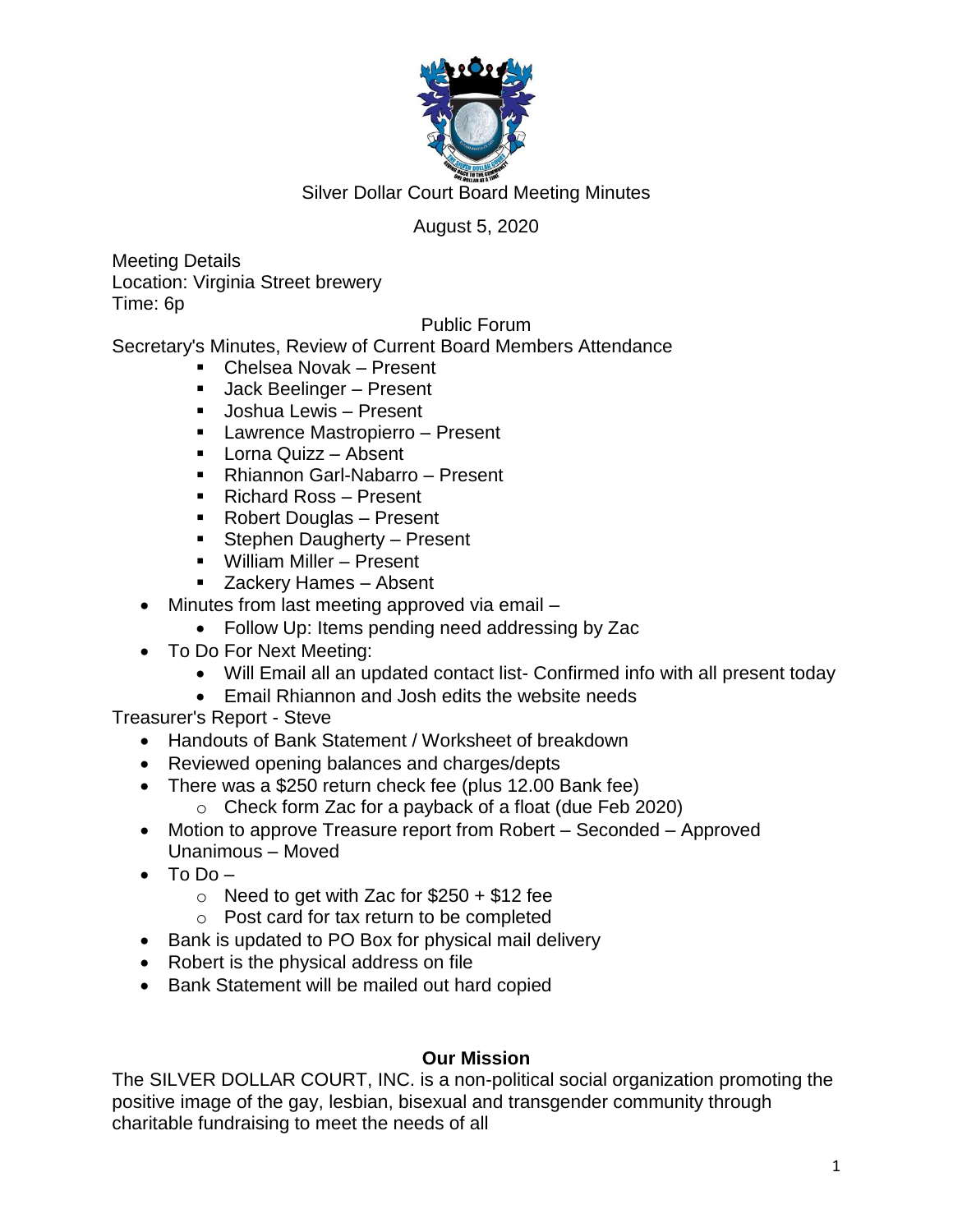

# August 5, 2020

Public Comment (limit to three minutes per topic)

- Thank You's for involvement
- Talked about diversity and how to include as many as possible
- What are other courts doing will further ideas in events section
- Social Media Etiquette from postings and how the board will react
- FB will be updated to only be Billo and Rhiannon
- Motion by Chelsea to remove all except Billo and Rhiannon Seconded Approved Unanimous – Moved
- Completed In the moment

Mail/Correspondence

• No New Mail that is not junk mail

Old Business

- State of Nevada Secretary of State Completed Verified online
	- o Steve reimbursed out of pocket no cost to court
	- o Update resident agent update to Robert
		- Steve will complete Motion by Steve to update Seconded Approved Unanimous – Moved
- Scholarship questions from last meeting (fees needed to be paid?)
	- o Stephen has resolved with UNR there are no fees
	- $\circ$  UNR has been giving out scholarships as money available on track
	- o Anyone can donate (Rhiannon should post to website)
- Storage has been closed now open noon to 3p
	- o No inventory turned over from old board
	- o Steve will look into if we need that size and if we can downsize
	- o We are getting none profit rates
- Items that Zac said he would provide
	- o Lawyer draft of policies and procedures
	- o Bring in docs at home / work computer
- Policy & Procedures -

o Add Robert to the Finance committee (to make non signer requirements) New Business

A: Committee Reports

- 1. Finance Chair: Billo
	- i. Has not meet no report
	- ii. Will meet before next board meeting

### **Our Mission**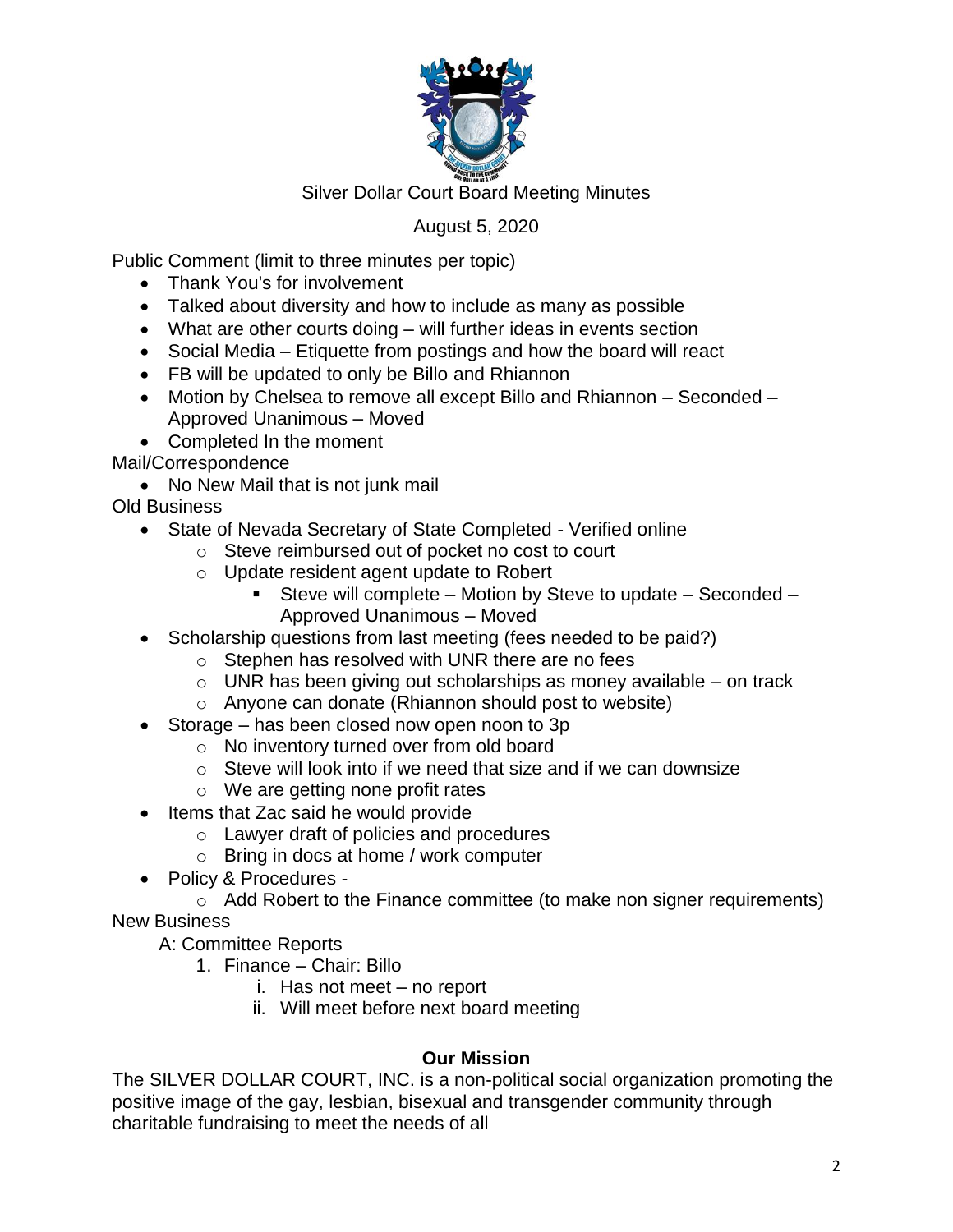

### August 5, 2020

- 2. Policy & Procedures Chair: Chelsea
	- i. Has not meet no report
	- ii. June 2019 most current version
	- iii. Next Thursday the 13<sup>th</sup> at 630 p at Virginia Street Brewery
- 3. Sound Chair: Billo
	- i. Has not meet no report
- 4. Website –Chair: Rhiannon
	- i. Has not meet no report
	- ii. FB and Website
		- 1. Post Board Meeting Details 2 weeks and 1 week out
	- iii. Updates needed to both
	- iv. Idea Share Memories on FB
- 5. Grievance Chair: Chelsea
	- i. Has not meet no report
- 6. Historical Chair TBD
	- i. Has not meet no report
- 7. Executive Board Meeting
	- i. July  $20<sup>th</sup>$  6pm Executive Board Meeting

Bills to be paid

- Post Office Box due
	- $\circ$  Motion by Robert to pay the PO Box for 1 year Seconded Approved Unanimous – Moved
- Events/Fundraising

A: Upcoming events

- $\circ$  Idea Rhiannon Digital Tip Jar of some kind to the Court direct
	- Needs Official route for the money to go on FB and Website
- o Set up with Steen involved
- $\circ$  Idea Billo Get the monarchs in drag for an event of some kind at 5 Star
- o Shows starting earlier then 8pm for different crown vs later night
- o What are the legal social distance limitations?
- B: Annual Events
	- 1. AIDS Benefit Jack-E
		- $\circ$  Saturday after Thanksgiving at Sparks Nugget Nov 28<sup>th</sup>, 2020
		- $\circ$  Room donated no cost to the court
		- $\circ$  Need more ribbons to sell Robert can make
		- o Need to bring in online donation options

#### **Our Mission**